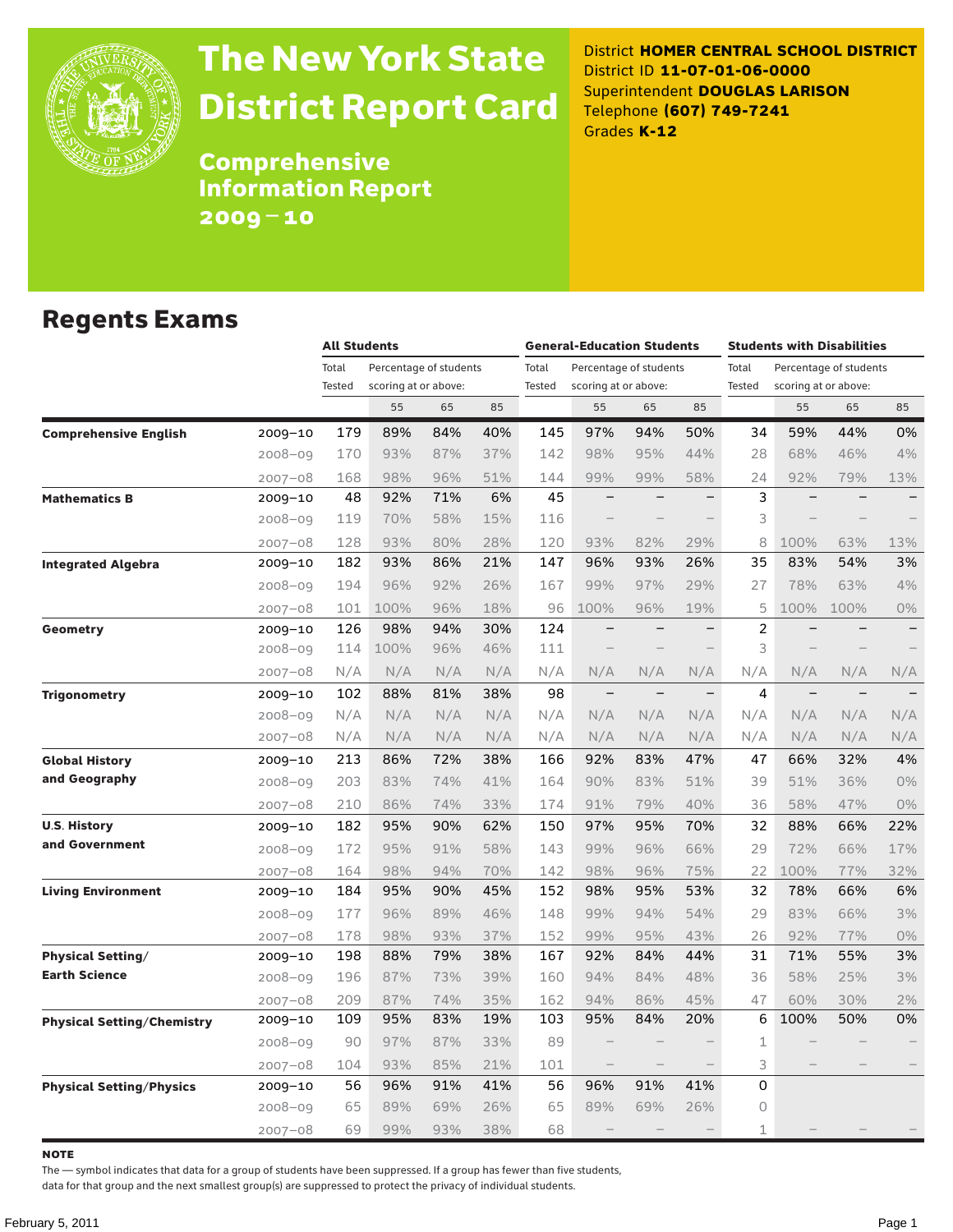### Regents Exams

|                              |             | <b>All Students</b> |      |                                                |     | <b>General-Education Students Students with Disabilities</b> |      |                                                       |     |              |                                                       |    |    |  |
|------------------------------|-------------|---------------------|------|------------------------------------------------|-----|--------------------------------------------------------------|------|-------------------------------------------------------|-----|--------------|-------------------------------------------------------|----|----|--|
|                              |             | Total<br>Tested     |      | Percentage of students<br>scoring at or above: |     | Total                                                        |      | Percentage of students<br>Tested scoring at or above: |     | Total        | Percentage of students<br>Tested scoring at or above: |    |    |  |
|                              |             |                     | 55   | 65                                             | 85  |                                                              | 55   | 65                                                    | 85  |              | 55                                                    | 65 | 85 |  |
| <b>Comprehensive French</b>  | $2009 - 10$ | 23                  | 100% | 91%                                            | 65% | 23                                                           | 100% | 91%                                                   | 65% | 0            |                                                       |    |    |  |
|                              | $2008 - 09$ | 25                  | 100% | 96%                                            | 76% | 25                                                           | 100% | 96%                                                   | 76% | $\circ$      |                                                       |    |    |  |
|                              | $2007 - 08$ | 22                  | 100% | 100%                                           | 73% | 22                                                           | 100% | 100%                                                  | 73% | 0            |                                                       |    |    |  |
| <b>Comprehensive German</b>  | $2009 - 10$ | $\mathbf{1}$        |      |                                                |     | 1                                                            |      |                                                       |     | 0            |                                                       |    |    |  |
|                              | $2008 - 09$ | 12                  | 92%  | 92%                                            | 75% | 11                                                           |      |                                                       |     | 1            |                                                       |    |    |  |
|                              | $2007 - 08$ | 9                   | 100% | 100%                                           | 33% | 8                                                            |      |                                                       |     | 1            |                                                       |    |    |  |
| <b>Comprehensive Hebrew</b>  | $2009 - 10$ | $\mathbf 0$         |      |                                                |     | 0                                                            |      |                                                       |     | 0            |                                                       |    |    |  |
|                              | $2008 - 09$ | $\circ$             |      |                                                |     | 0                                                            |      |                                                       |     | 0            |                                                       |    |    |  |
|                              | $2007 - 08$ | 0                   |      |                                                |     | 0                                                            |      |                                                       |     | 0            |                                                       |    |    |  |
| <b>Comprehensive Italian</b> | $2009 - 10$ | $\mathbf 0$         |      |                                                |     | 0                                                            |      |                                                       |     | 0            |                                                       |    |    |  |
|                              | $2008 - 09$ | $\circ$             |      |                                                |     | 0                                                            |      |                                                       |     | $\Omega$     |                                                       |    |    |  |
|                              | $2007 - 08$ | 0                   |      |                                                |     | 0                                                            |      |                                                       |     | $\circ$      |                                                       |    |    |  |
| <b>Comprehensive Latin</b>   | $2009 - 10$ | 0                   |      |                                                |     | 0                                                            |      |                                                       |     | $\Omega$     |                                                       |    |    |  |
|                              | $2008 - 09$ | $\circ$             |      |                                                |     | 0                                                            |      |                                                       |     | $\bigcap$    |                                                       |    |    |  |
|                              | $2007 - 08$ | $\circ$             |      |                                                |     | 0                                                            |      |                                                       |     | $\circ$      |                                                       |    |    |  |
| <b>Comprehensive Spanish</b> | $2009 - 10$ | 79                  | 99%  | 95%                                            | 41% | 78                                                           |      |                                                       |     | $\mathbf{1}$ |                                                       |    |    |  |
|                              | $2008 - 09$ | 73                  | 99%  | 95%                                            | 56% | 71                                                           |      |                                                       |     | 2            |                                                       |    |    |  |
|                              | $2007 - 08$ | 68                  | 100% | 97%                                            | 62% | 68                                                           | 100% | 97%                                                   | 62% | 0            |                                                       |    |    |  |

#### note

The — symbol indicates that data for a group of students have been suppressed. If a group has fewer than five students,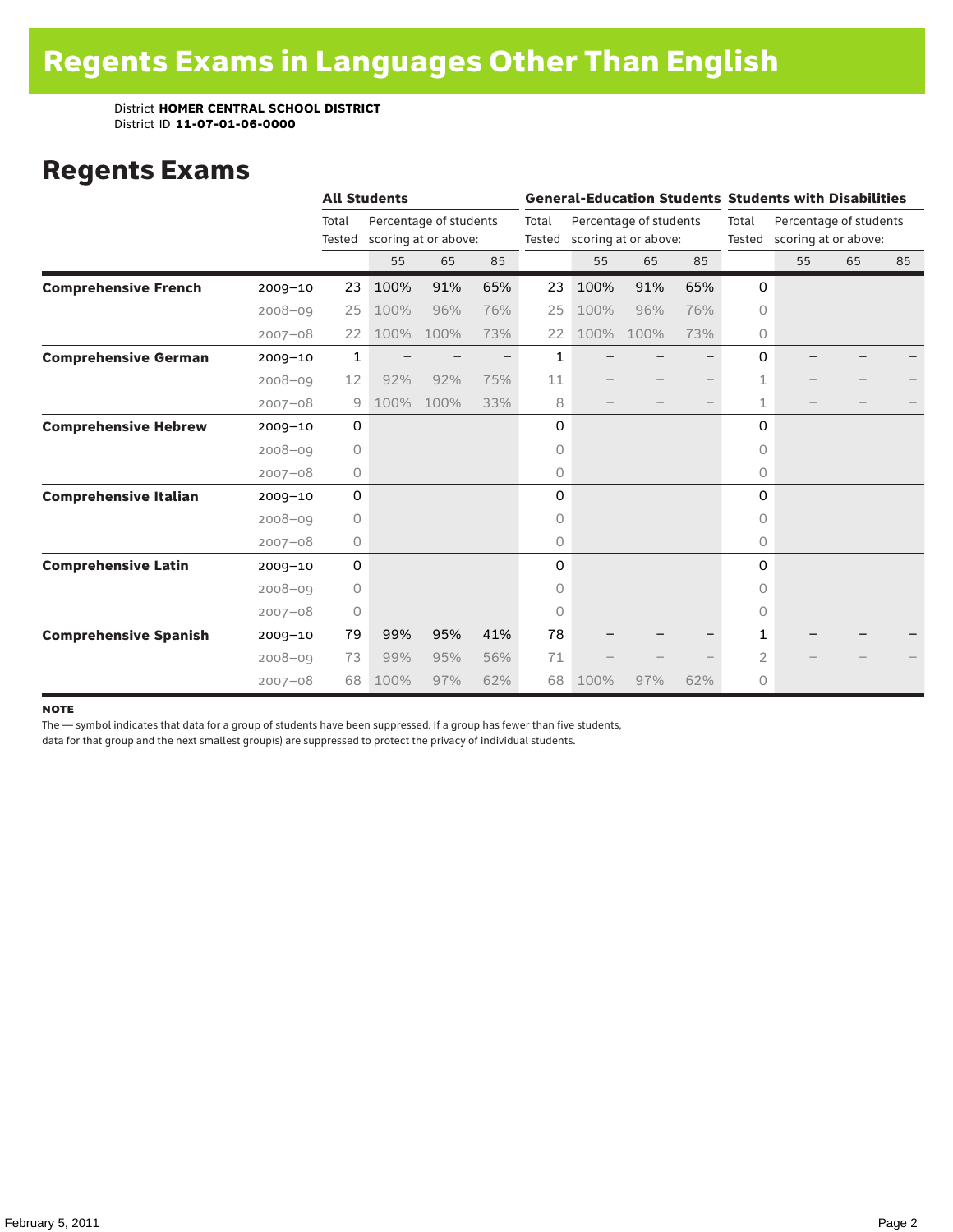## Regents Competency Tests

|                       |             | <b>All Students</b> |                  |                     |                   | <b>General-Education Students Students with Disabilities</b> |                  |  |  |
|-----------------------|-------------|---------------------|------------------|---------------------|-------------------|--------------------------------------------------------------|------------------|--|--|
|                       |             | <b>Total Tested</b> | Percent Passing: | <b>Total Tested</b> | Percent Passing:  | <b>Total Tested</b>                                          | Percent Passing: |  |  |
| <b>Mathematics</b>    | $2009 - 10$ | 33                  | 52%              | $\overline{c}$      | —                 | 31                                                           |                  |  |  |
|                       | $2008 - 09$ | 33                  | 70%              | $\mathbf{1}$        |                   | 32                                                           |                  |  |  |
|                       | $2007 - 08$ | 20                  | 45%              | 0                   |                   | 20                                                           | 45%              |  |  |
| <b>Science</b>        | 2009-10     | 34                  | 53%              | $\overline{c}$      |                   | 32                                                           |                  |  |  |
|                       | $2008 - 09$ | 17                  | 59%              | 2                   |                   | 15                                                           |                  |  |  |
|                       | $2007 - 08$ | 35                  | 77%              | 3                   | $\qquad \qquad -$ | 32                                                           |                  |  |  |
| <b>Reading</b>        | $2009 - 10$ | 10                  | 80%              | 0                   |                   | 10                                                           | 80%              |  |  |
|                       | $2008 - 09$ | 5                   | 80%              | 1                   |                   | 4                                                            |                  |  |  |
|                       | $2007 - 08$ | 0                   |                  | 0                   |                   | $\circ$                                                      |                  |  |  |
| <b>Writing</b>        | 2009-10     | 10                  | 100%             | 0                   |                   | 10                                                           | 100%             |  |  |
|                       | $2008 - 09$ | 4                   |                  | 1                   |                   | 3                                                            |                  |  |  |
|                       | $2007 - 08$ | 0                   |                  | 0                   |                   | 0                                                            |                  |  |  |
| <b>Global Studies</b> | $2009 - 10$ | 21                  | 19%              | $\overline{c}$      |                   | 19                                                           |                  |  |  |
|                       | $2008 - 09$ | 27                  | 22%              | 2                   |                   | 25                                                           |                  |  |  |
|                       | $2007 - 08$ | 20                  | 35%              | 2                   | $\qquad \qquad -$ | 18                                                           |                  |  |  |
| <b>U.S. History</b>   | 2009-10     | 3                   |                  | 0                   |                   | 3                                                            |                  |  |  |
| and Government        | $2008 - 09$ | 6                   | 33%              |                     |                   | 5                                                            |                  |  |  |
|                       | $2007 - 08$ | 4                   |                  |                     |                   | 3                                                            |                  |  |  |

#### **NOTE**

The — symbol indicates that data for a group of students have been suppressed. If a group has fewer than five students,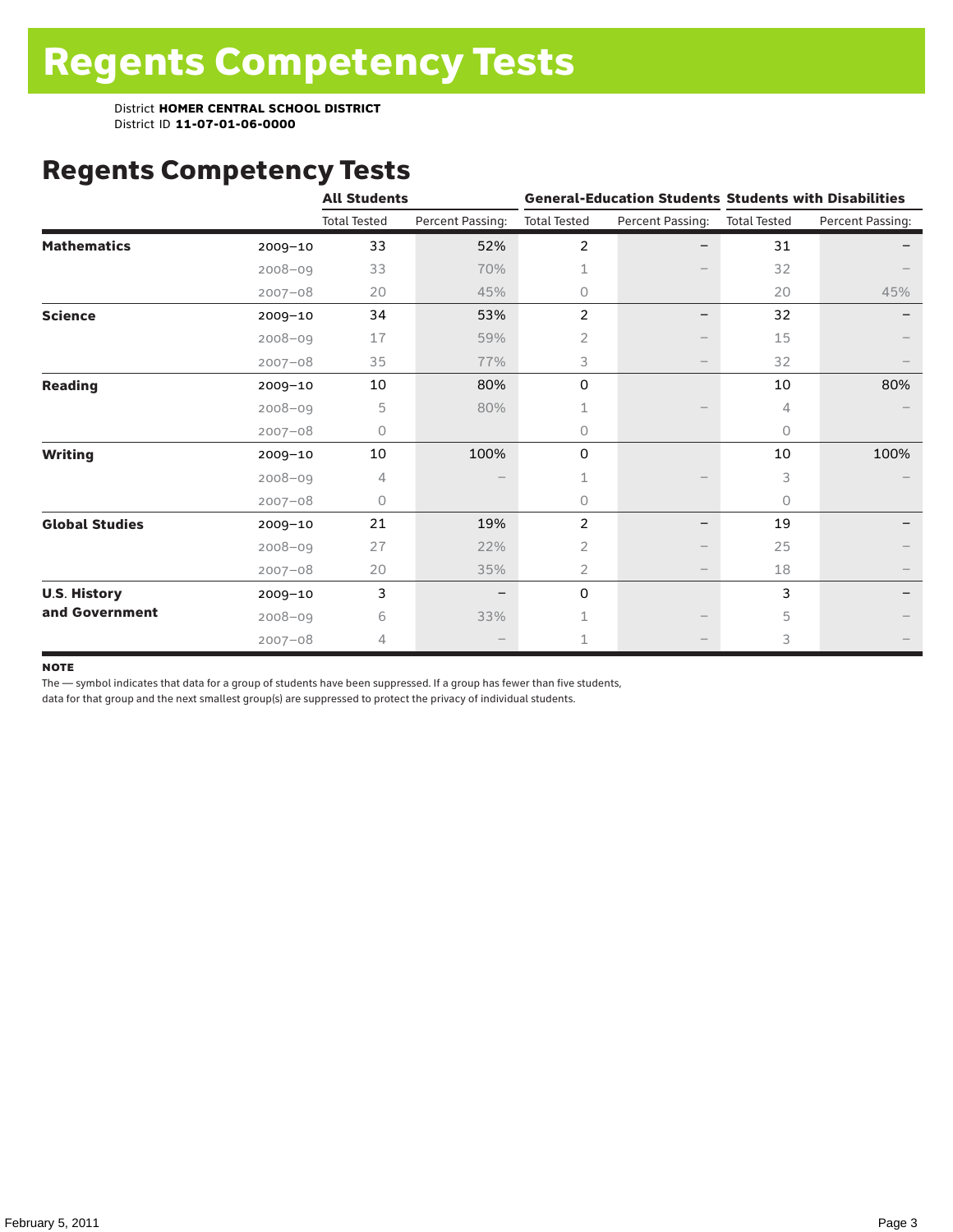## Second Language Proficiency Examinations

|                |             | <b>All Students</b> |                  |                     |                  | <b>General-Education Students Students with Disabilities</b> |                  |  |  |
|----------------|-------------|---------------------|------------------|---------------------|------------------|--------------------------------------------------------------|------------------|--|--|
|                |             | <b>Total Tested</b> | Percent Passing: | <b>Total Tested</b> | Percent Passing: | <b>Total Tested</b>                                          | Percent Passing: |  |  |
| <b>French</b>  | $2009 - 10$ | 39                  | 79%              | 36                  |                  | 3                                                            |                  |  |  |
|                | $2008 - 09$ | 12                  | 83%              | 12                  | 83%              | $\Omega$                                                     |                  |  |  |
|                | $2007 - 08$ | 0                   |                  | 0                   |                  | 0                                                            |                  |  |  |
| German         | 2009-10     | $\mathbf 0$         |                  | 0                   |                  | 0                                                            |                  |  |  |
|                | $2008 - 09$ | 30                  | 77%              | 28                  |                  | $\overline{2}$                                               |                  |  |  |
|                | $2007 - 08$ | 0                   |                  | 0                   |                  | $\Omega$                                                     |                  |  |  |
| <b>Italian</b> | $2009 - 10$ | 0                   |                  | 0                   |                  | 0                                                            |                  |  |  |
|                | $2008 - 09$ | 0                   |                  | 0                   |                  | $\Omega$                                                     |                  |  |  |
|                | $2007 - 08$ | O                   |                  | 0                   |                  | 0                                                            |                  |  |  |
| Latin          | 2009-10     | 0                   |                  | 0                   |                  | 0                                                            |                  |  |  |
|                | $2008 - 09$ | 0                   |                  | 0                   |                  | $\Omega$                                                     |                  |  |  |
|                | $2007 - 08$ | 0                   |                  | 0                   |                  | 0                                                            |                  |  |  |
| <b>Spanish</b> | $2009 - 10$ | 97                  | 98%              | 87                  | 100%             | 10                                                           | 80%              |  |  |
|                | $2008 - 09$ | 114                 | 96%              | 106                 | 97%              | 8                                                            | 88%              |  |  |
|                | $2007 - 08$ | 3                   |                  | 3                   |                  | $\circ$                                                      |                  |  |  |

#### **NOTE**

The — symbol indicates that data for a group of students have been suppressed. If a group has fewer than five students,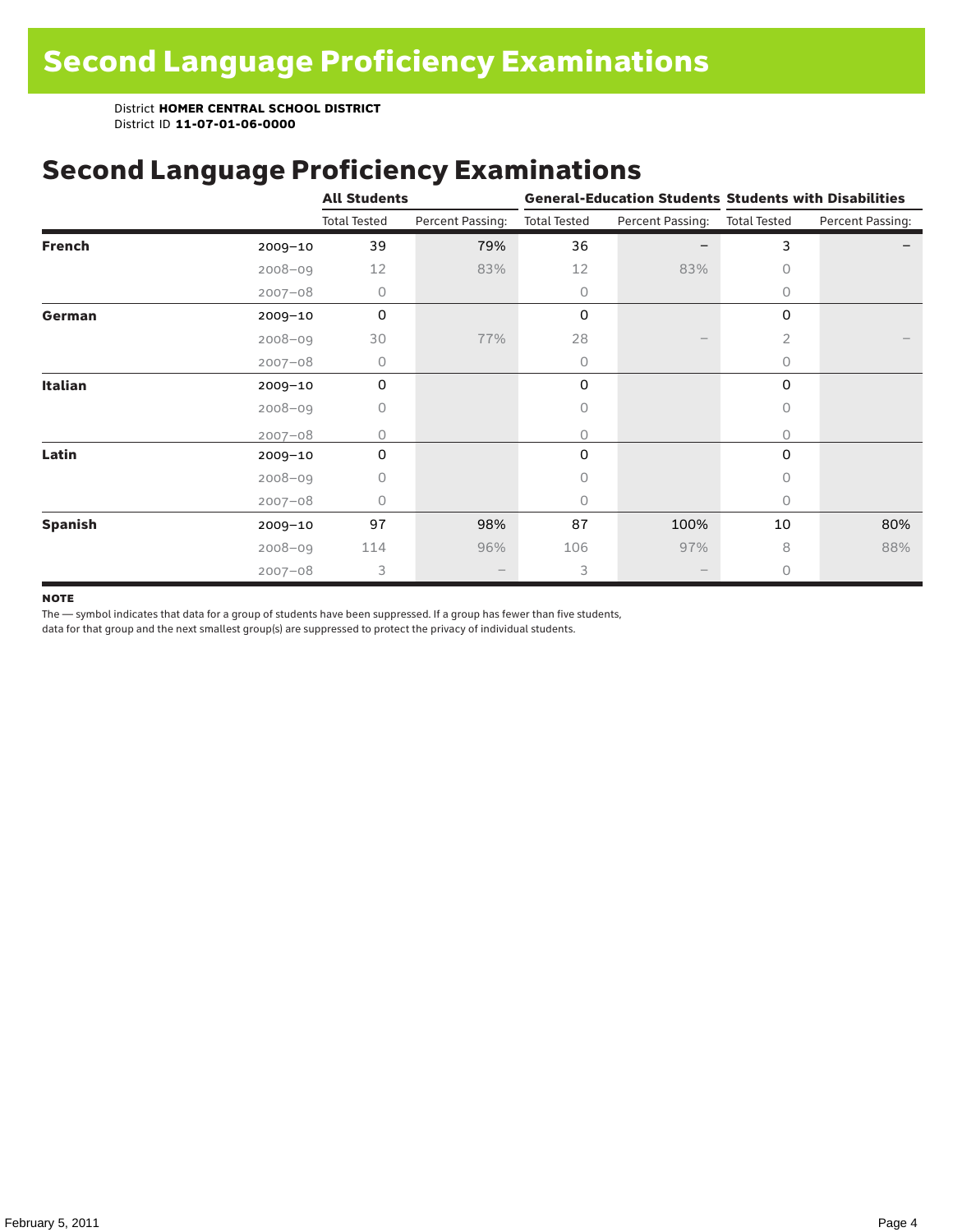### New York State English as a Second Language Achievement Test (NYSESLAT)

|                  |             | <b>All Students</b> |                                   |                             |                   |                          | <b>General-Education Students</b> |                                   |                     |                             |                          | <b>Students with Disabilities</b> |  |                                   |       |
|------------------|-------------|---------------------|-----------------------------------|-----------------------------|-------------------|--------------------------|-----------------------------------|-----------------------------------|---------------------|-----------------------------|--------------------------|-----------------------------------|--|-----------------------------------|-------|
|                  |             | Total               |                                   | Percent of students scoring |                   |                          | Total                             |                                   |                     | Percent of students scoring |                          | Total                             |  | Percent of students scoring       |       |
|                  |             |                     | Tested in each performance level: |                             |                   |                          |                                   | Tested in each performance level: |                     |                             |                          |                                   |  | Tested in each performance level: |       |
|                  |             |                     |                                   | Begin. Interm. Adv.         |                   | Prof.                    |                                   |                                   | Begin. Interm. Adv. |                             | Prof.                    |                                   |  | Begin. Interm. Adv.               | Prof. |
| <b>Listening</b> | 2009-10     | 3                   |                                   |                             |                   | $\overline{\phantom{0}}$ | $\overline{c}$                    |                                   |                     |                             | $\overline{\phantom{0}}$ | 1                                 |  |                                   |       |
| and Speaking     | 2008-09     | 3                   |                                   |                             |                   |                          | 3                                 |                                   |                     |                             |                          | $\circ$                           |  |                                   |       |
| $(Grades K-1)$   | $2007 - 08$ | $\mathbf 1$         |                                   |                             |                   | $\overline{\phantom{0}}$ | 1                                 |                                   |                     |                             | $\qquad \qquad -$        | 0                                 |  |                                   |       |
| <b>Reading</b>   | 2009-10     | 3                   |                                   |                             |                   | $-$                      | $\overline{c}$                    |                                   |                     |                             | $\overline{\phantom{0}}$ | 1                                 |  |                                   |       |
| and Writing      | $2008 - 09$ | 3                   |                                   |                             |                   | $-$                      | 3                                 |                                   |                     |                             |                          | $\circ$                           |  |                                   |       |
| $(Grades K-1)$   | $2007 - 08$ | $\mathbf 1$         |                                   |                             |                   | $\overline{\phantom{0}}$ | $\mathbf 1$                       |                                   |                     |                             | $\overline{\phantom{0}}$ | $\circ$                           |  |                                   |       |
| <b>Listening</b> | 2009-10     | 3                   | $\overline{\phantom{0}}$          |                             | $\qquad \qquad -$ | $-$                      | 3                                 | $\overline{\phantom{0}}$          |                     | $\overline{\phantom{0}}$    | $\qquad \qquad -$        | 0                                 |  |                                   |       |
| and Speaking     | $2008 - 09$ | $\mathbf 1$         |                                   |                             |                   |                          | 1                                 |                                   |                     |                             |                          | 0                                 |  |                                   |       |
| (Grades $2-4$ )  | $2007 - 08$ | $\overline{2}$      |                                   |                             |                   | $\overline{\phantom{0}}$ | $\overline{2}$                    |                                   |                     |                             | $\qquad \qquad -$        | 0                                 |  |                                   |       |
| <b>Reading</b>   | $2009 - 10$ | 3                   |                                   |                             |                   | $\overline{\phantom{0}}$ | 3                                 |                                   |                     |                             | $\overline{\phantom{0}}$ | 0                                 |  |                                   |       |
| and Writing      | 2008-09     | $\mathbf 1$         |                                   |                             |                   |                          | $\mathbf 1$                       |                                   |                     |                             |                          | 0                                 |  |                                   |       |
| (Grades $2-4$ )  | $2007 - 08$ | $\overline{2}$      |                                   |                             |                   | $\qquad \qquad -$        | $\overline{2}$                    |                                   |                     |                             |                          | $\bigcirc$                        |  |                                   |       |
| <b>Listening</b> | 2009-10     | 0                   |                                   |                             |                   |                          | $\mathbf 0$                       |                                   |                     |                             |                          | 0                                 |  |                                   |       |
| and Speaking     | $2008 - 09$ | $\bigcirc$          |                                   |                             |                   |                          | 0                                 |                                   |                     |                             |                          | $\circ$                           |  |                                   |       |
| $(Grades 5-6)$   | $2007 - 08$ | $\mathsf O$         |                                   |                             |                   |                          | 0                                 |                                   |                     |                             |                          | 0                                 |  |                                   |       |
| <b>Reading</b>   | $2009 - 10$ | 0                   |                                   |                             |                   |                          | 0                                 |                                   |                     |                             |                          | 0                                 |  |                                   |       |
| and Writing      | $2008 - 09$ | $\mathsf O$         |                                   |                             |                   |                          | 0                                 |                                   |                     |                             |                          | $\circ$                           |  |                                   |       |
| $(Grades 5-6)$   | $2007 - 08$ | $\circ$             |                                   |                             |                   |                          | $\bigcirc$                        |                                   |                     |                             |                          | $\circ$                           |  |                                   |       |
| Listening        | 2009-10     | 0                   |                                   |                             |                   |                          | 0                                 |                                   |                     |                             |                          | 0                                 |  |                                   |       |
| and Speaking     | $2008 - 09$ | $\mathsf O$         |                                   |                             |                   |                          | 0                                 |                                   |                     |                             |                          | $\circ$                           |  |                                   |       |
| $(Grades 7-8)$   | $2007 - 08$ | 1                   |                                   |                             |                   |                          | 1                                 |                                   |                     |                             |                          | 0                                 |  |                                   |       |
| <b>Reading</b>   | $2009 - 10$ | 0                   |                                   |                             |                   |                          | 0                                 |                                   |                     |                             |                          | 0                                 |  |                                   |       |
| and Writing      | 2008-09     | 0                   |                                   |                             |                   |                          | 0                                 |                                   |                     |                             |                          | 0                                 |  |                                   |       |
| $(Grades 7-8)$   | $2007 - 08$ | $\mathbf 1$         |                                   |                             |                   |                          | 1                                 |                                   |                     |                             |                          | 0                                 |  |                                   |       |
| <b>Listening</b> | 2009-10     | 0                   |                                   |                             |                   |                          | 0                                 |                                   |                     |                             |                          | 0                                 |  |                                   |       |
| and Speaking     | $2008 - 09$ | $\mathsf O$         |                                   |                             |                   |                          | 0                                 |                                   |                     |                             |                          | $\circ$                           |  |                                   |       |
| $(Grades g-12)$  | $2007 - 08$ | $\mathbf 1$         |                                   |                             |                   |                          | 1                                 |                                   |                     |                             |                          | 0                                 |  |                                   |       |
| <b>Reading</b>   | 2009-10     | 0                   |                                   |                             |                   |                          | 0                                 |                                   |                     |                             |                          | 0                                 |  |                                   |       |
| and Writing      | $2008 - 09$ | 0                   |                                   |                             |                   |                          | 0                                 |                                   |                     |                             |                          | 0                                 |  |                                   |       |
| $(Grades g-12)$  | $2007 - 08$ | $\mathbf 1$         |                                   |                             |                   |                          | 1                                 |                                   |                     |                             |                          | 0                                 |  |                                   |       |

#### **NOTE**

The — symbol indicates that data for a group of students have been suppressed. If a group has fewer than five students,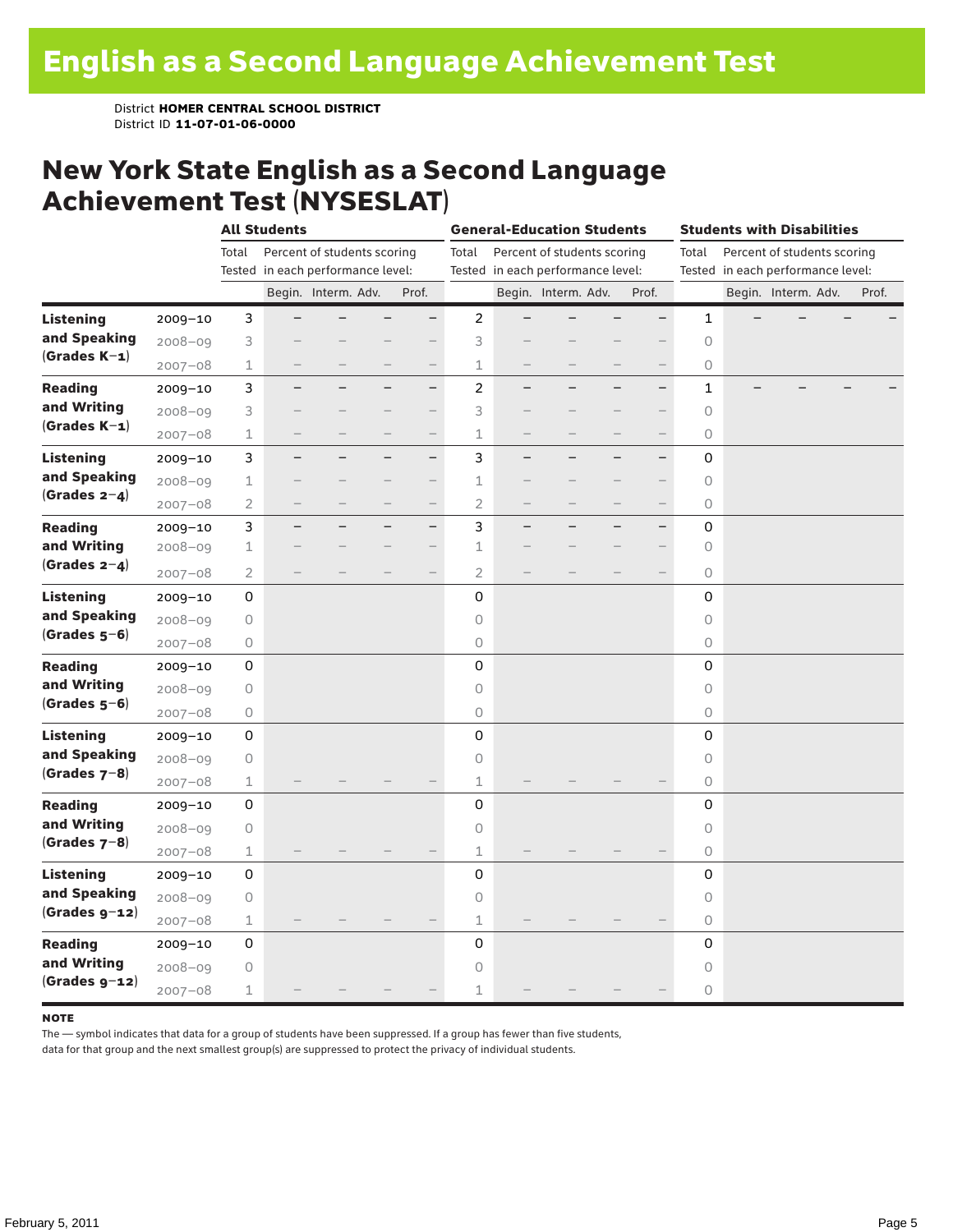### Statewide 2008–09 Results on the National Assessment of Educational Progress (NAEP)

|                            | % Below Basic | % Basic | % Proficient | % Advanced |  |
|----------------------------|---------------|---------|--------------|------------|--|
| <b>Grade 4 Reading</b>     | 29%           | 35%     | 27%          | 9%         |  |
| <b>Grade 8 Reading</b>     | 25%           | 41%     | 30%          | 3%         |  |
| <b>Grade 4 Mathematics</b> | 17%           | 43%     | 35%          | 5%         |  |
| <b>Grade 8 Mathematics</b> | 27%           | 39%     | 26%          | 8%         |  |

### Statewide 2008–09 NAEP Participation Rates for LEP Students and Students with Disabilities

|                                   | <b>Participation Rate</b> |
|-----------------------------------|---------------------------|
| <b>Grade 4 Reading</b>            |                           |
| Limited English Proficient        | 78%                       |
| <b>Students with Disabilities</b> | 69%                       |
| <b>Grade 8 Reading</b>            |                           |
| Limited English Proficient        | 53%                       |
| <b>Students with Disabilities</b> | 61%                       |
| <b>Grade 4 Mathematics</b>        |                           |
| Limited English Proficient        | 90%                       |
| <b>Students with Disabilities</b> | 88%                       |
| <b>Grade 8 Mathematics</b>        |                           |
| Limited English Proficient        | 80%                       |
| <b>Students with Disabilities</b> | 82%                       |

#### **NOTE**

The National Assessment of Educational Progress (NAEP), developed in 1969, is a nationally representative assessment of the performance of United States' students in mathematics, reading, science, writing, the arts, civics, economics, geography, and U.S. history. Teachers, principals, parents, policymakers, and researchers use NAEP results to assess progress and develop ways to improve education in the United States.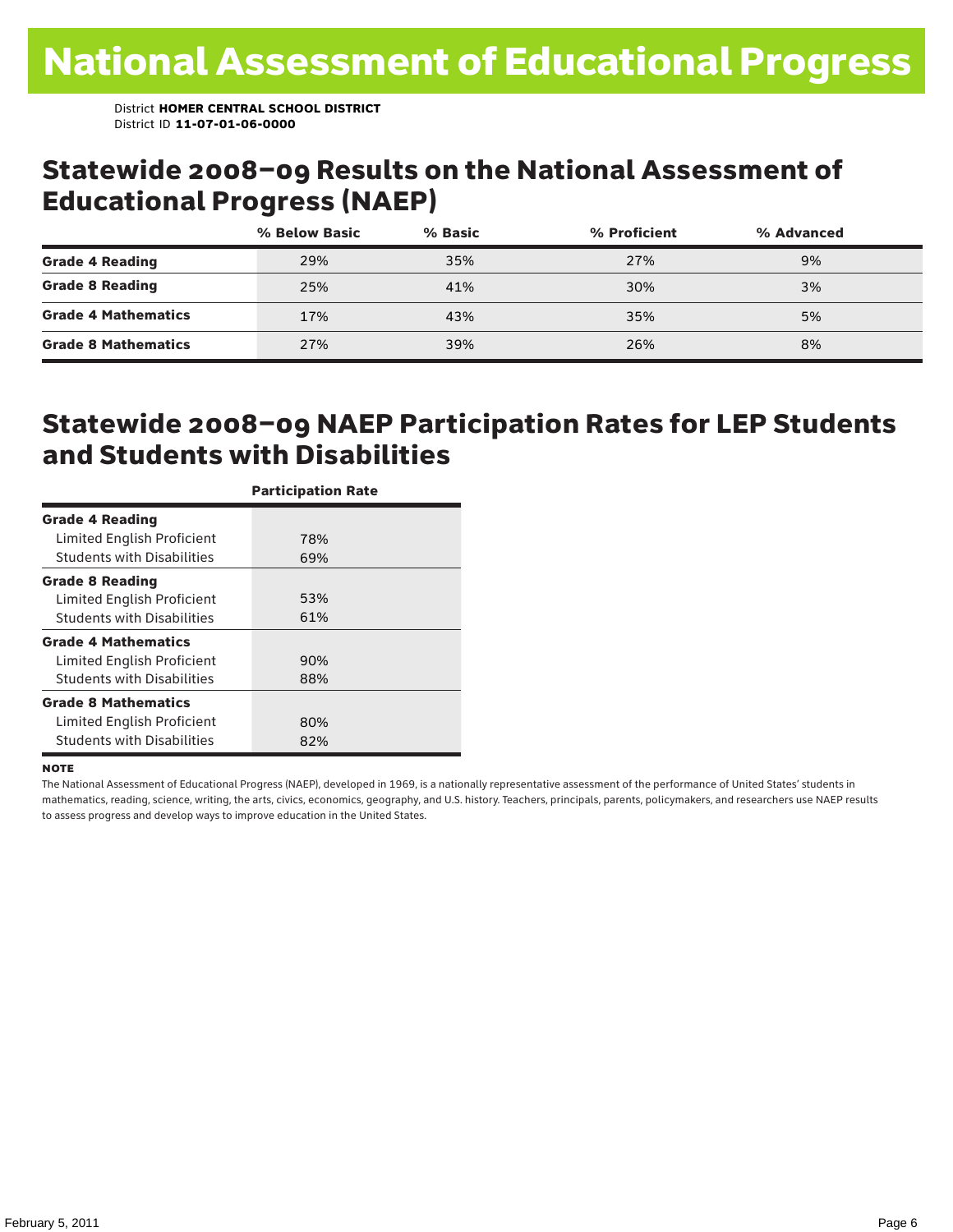## Elementary/Middle-Level Social Studies 2009–10

|                            | <b>All Students</b> |                                                    |     |     |     | <b>General-Education Students</b> |                                                    |       |     |     | <b>Students with Disabilities</b> |                                                    |     |     |                |  |
|----------------------------|---------------------|----------------------------------------------------|-----|-----|-----|-----------------------------------|----------------------------------------------------|-------|-----|-----|-----------------------------------|----------------------------------------------------|-----|-----|----------------|--|
|                            | Total               | Percentage of students<br>Tested scoring at level: |     |     |     | Total                             | Percentage of students<br>Tested scoring at level: |       |     |     | Total                             | Percentage of students<br>Tested scoring at level: |     |     |                |  |
|                            |                     |                                                    |     |     | 4   |                                   |                                                    |       |     |     |                                   |                                                    |     |     | $\overline{4}$ |  |
| <b>Elementary</b><br>Level | 164                 | 3%                                                 | 2%  | 40% | 55% | 139                               | 1%                                                 | $1\%$ | 36% | 62% | 25                                | 16%                                                | 8%  | 60% | 16%            |  |
| <b>Middle Level</b>        | 174                 | 1%                                                 | 11% | 56% | 32% | 149                               | 0%                                                 | 9%    | 54% | 36% | 25                                | 8%                                                 | 24% | 64% | 4%             |  |

### 2006 Total Cohort Performance on Regents Exams After Four Years

|                                        | <b>All Students</b>     |    |                                                                 |     |  | <b>General-Education Students</b> |                                    |     |              |  | <b>Students with Disabilities</b>                            |           |     |              |  |
|----------------------------------------|-------------------------|----|-----------------------------------------------------------------|-----|--|-----------------------------------|------------------------------------|-----|--------------|--|--------------------------------------------------------------|-----------|-----|--------------|--|
|                                        | Cohort<br>$\circ$<br>「四 |    | Percentage of<br>students scoring:<br>65-84 85-100<br>$55 - 64$ |     |  |                                   | Percentage of<br>students scoring: |     |              |  | Cohort<br>Percentage of<br>$\circ$<br>문<br>students scoring: |           |     |              |  |
|                                        |                         |    |                                                                 |     |  |                                   | $55 - 64$                          |     | 65-84 85-100 |  |                                                              | $55 - 64$ |     | 65-84 85-100 |  |
| <b>Global History</b><br>and Geography | 193                     | 9% | 40%                                                             | 35% |  | 154                               | 6%                                 | 42% | 44%          |  | 39                                                           | 21%       | 31% | 3%           |  |
| <b>U.S. History</b><br>and Government  | 193                     | 4% | 29%                                                             | 51% |  | 154                               | 3%                                 | 25% | 61%          |  | 39                                                           | 8%        | 44% | 10%          |  |
| <b>Science</b>                         | 193                     | 5% | 48%                                                             | 38% |  | 154                               | 1%                                 | 46% | 47%          |  | 39                                                           | 18%       | 54% | 0%           |  |

## New York State Alternate Assessments (NYSAA) 2009–10

|                         | <b>All Students</b> |                                                |               |   |   |  |  |  |  |  |  |
|-------------------------|---------------------|------------------------------------------------|---------------|---|---|--|--|--|--|--|--|
|                         | Total               | Number of students scoring<br>Tested at Level: |               |   |   |  |  |  |  |  |  |
|                         |                     | 1                                              | $\mathcal{P}$ | 3 | 4 |  |  |  |  |  |  |
| <b>Elementary Level</b> |                     |                                                |               |   |   |  |  |  |  |  |  |
| Social Studies          | $\mathbf{1}$        |                                                |               |   |   |  |  |  |  |  |  |
| <b>Middle Level</b>     |                     |                                                |               |   |   |  |  |  |  |  |  |
| Social Studies          | $\mathbf{1}$        |                                                |               |   |   |  |  |  |  |  |  |
| <b>Secondary Level</b>  |                     |                                                |               |   |   |  |  |  |  |  |  |
| English Language Arts   | ი                   |                                                |               |   |   |  |  |  |  |  |  |
| <b>Mathematics</b>      | O                   |                                                |               |   |   |  |  |  |  |  |  |
| <b>Social Studies</b>   | O                   |                                                |               |   |   |  |  |  |  |  |  |
| Science                 | O                   |                                                |               |   |   |  |  |  |  |  |  |

The New York State Alternate Assessment (NYSAA) is for students with severe cognitive disabilities. Results for students taking the NYSAA in English language arts, mathematics, and science at the elementary and middle levels are available in the *Accountability and Overview Report* part of *The New York State Report Card*.

#### **NOTE**

The — symbol indicates that data for a group of students have been suppressed. If a group has fewer than five students, data for that group and the next smallest group(s) are suppressed to protect the privacy of individual students.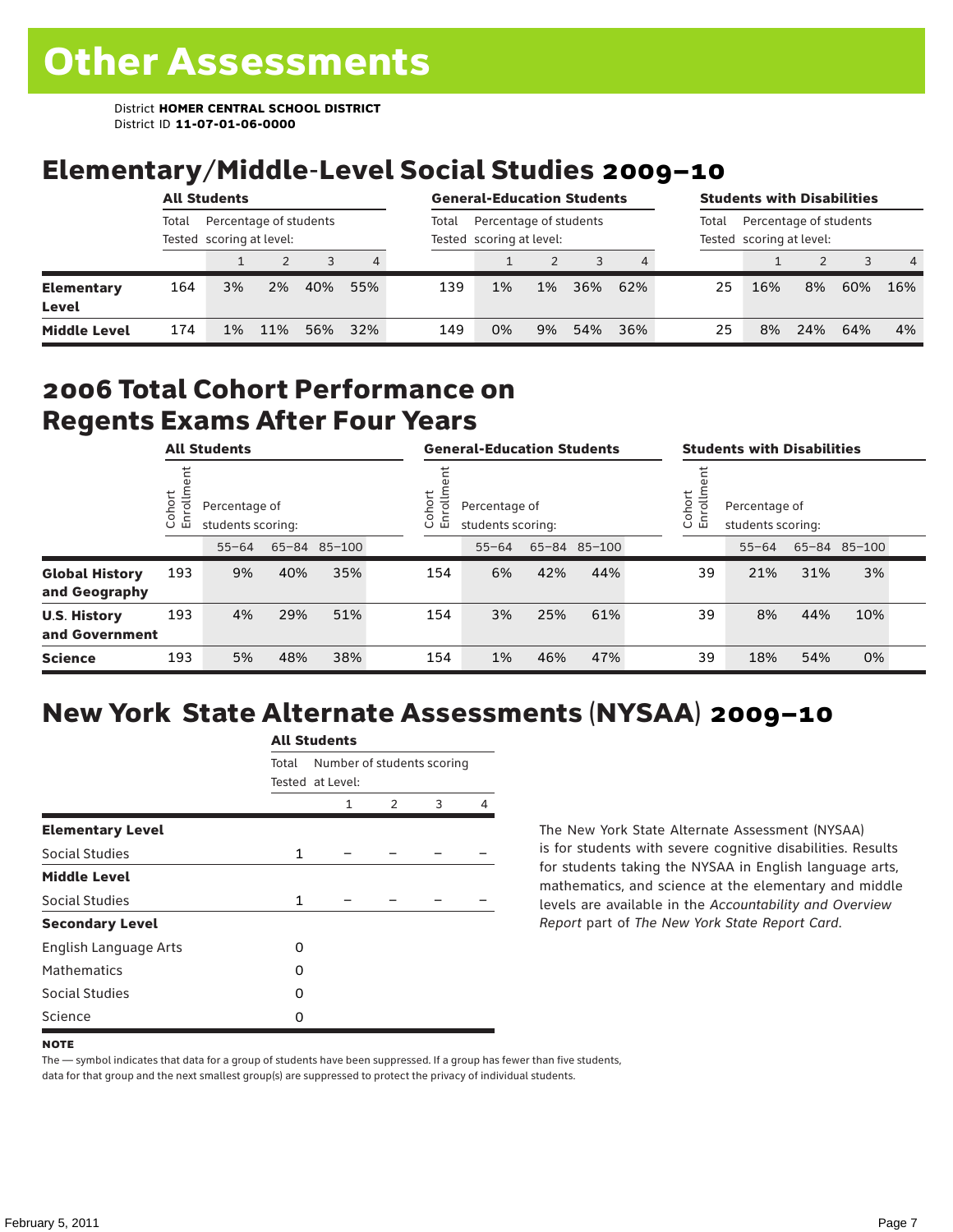## High School Completers

|                                    |             | <b>All Students</b>   |                            |                       | <b>General-Education Students</b> | <b>Students with Disabilities</b> |                            |
|------------------------------------|-------------|-----------------------|----------------------------|-----------------------|-----------------------------------|-----------------------------------|----------------------------|
|                                    |             | Number<br>of Students | Percentage<br>of Graduates | Number<br>of Students | Percentage<br>of Graduates        | Number<br>of Students             | Percentage<br>of Graduates |
| <b>Total Graduates</b>             | $2009 - 10$ | 156                   |                            | 136                   |                                   | 20                                |                            |
|                                    | $2008 - 09$ | 147                   |                            | 133                   |                                   | 14                                |                            |
|                                    | $2007 - 08$ | 179                   |                            | 157                   |                                   | 22                                |                            |
| <b>Receiving a Regents Diploma</b> | $2009 - 10$ | 131                   | 84%                        | 123                   | 90%                               | 8                                 | 40%                        |
|                                    | $2008 - 09$ | 138                   | 94%                        | 127                   | 95%                               | 11                                | 79%                        |
|                                    | $2007 - 08$ | 153                   | 85%                        | 140                   | 89%                               | 13                                | 59%                        |
| <b>Receiving a Regents Diploma</b> | $2009 - 10$ | 81                    | 52%                        | 78                    | 57%                               | 3                                 | 15%                        |
| with Advanced Designation          | $2008 - 09$ | 82                    | 56%                        | 80                    | 60%                               | 2                                 | 14%                        |
|                                    | $2007 - 08$ | 94                    | 53%                        | 93                    | 59%                               | 1                                 | 5%                         |
| <b>Receiving an</b>                | $2009 - 10$ | 2                     | N/A                        | 0                     |                                   | 2                                 | N/A                        |
| <b>Individualized Education</b>    | $2008 - 09$ | 6                     | N/A                        | 0                     |                                   | 6                                 | N/A                        |
| Program (IEP) Diploma              | $2007 - 08$ | $\overline{9}$        | N/A                        | 0                     |                                   | 9                                 | N/A                        |

NOTE Students receiving Regents diplomas and Regents diplomas with advanced designation are considered graduates; recipients of IEP diplomas are not.

## High School Noncompleters

|                              |             | <b>All Students</b>   |                           |                       | <b>General-Education Students</b> | <b>Students with Disabilities</b> |                           |  |  |
|------------------------------|-------------|-----------------------|---------------------------|-----------------------|-----------------------------------|-----------------------------------|---------------------------|--|--|
|                              |             | Number<br>of Students | Percentage<br>of Students | Number<br>of Students | Percentage<br>of Students         | Number<br>of Students             | Percentage<br>of Students |  |  |
| <b>Dropped Out</b>           | $2009 - 10$ | 20                    | 2%                        | 11                    | 1%                                | 9                                 | 6%                        |  |  |
|                              | $2008 - 09$ | 15                    | 2%                        | 8                     | $1\%$                             |                                   | 4%                        |  |  |
|                              | $2007 - 08$ | 12                    | $1\%$                     | 8                     | $1\%$                             | 4                                 | 2%                        |  |  |
| <b>Entered Approved High</b> | $2009 - 10$ | 9                     | 1%                        | 3                     | 0%                                | 6                                 | 4%                        |  |  |
| <b>School Equivalency</b>    | $2008 - 09$ | 6                     | $1\%$                     | 6                     | $1\%$                             | 0                                 | $0\%$                     |  |  |
| <b>Preparation Program</b>   | $2007 - 08$ | 11                    | $1\%$                     |                       | $1\%$                             | 4                                 | 2%                        |  |  |
| <b>Total Noncompleters</b>   | $2009 - 10$ | 29                    | 3%                        | 14                    | 2%                                | 15                                | 9%                        |  |  |
|                              | $2008 - 09$ | 21                    | 2%                        | 14                    | 2%                                | $\overline{\phantom{1}}$          | 4%                        |  |  |
|                              | $2007 - 08$ | 23                    | 2%                        | 15                    | 2%                                | 8                                 | 4%                        |  |  |

## Post-secondary Plans of 2009–10 Completers

|                                | <b>All Students</b>   |                           | <b>General-Education Students</b> |                           | <b>Students with Disabilities</b> |                           |
|--------------------------------|-----------------------|---------------------------|-----------------------------------|---------------------------|-----------------------------------|---------------------------|
|                                | Number<br>of Students | Percentage<br>of Students | Number<br>of Students             | Percentage<br>of Students | Number<br>of Students             | Percentage<br>of Students |
| To 4-year College              | 65                    | 41%                       | 62                                | 46%                       |                                   | 14%                       |
| To 2-year College              | 65                    | 41%                       | 56                                | 41%                       | 9                                 | 41%                       |
| <b>To Other Post-secondary</b> |                       | 1%                        |                                   | 1%                        | O                                 | 0%                        |
| <b>To the Military</b>         | 5                     | 3%                        | 3                                 | 2%                        | າ                                 | 9%                        |
| <b>To Employment</b>           | 18                    | 11%                       | 11                                | 8%                        |                                   | 32%                       |
| <b>To Adult Services</b>       | 0                     | 0%                        | 0                                 | 0%                        | O                                 | 0%                        |
| <b>To Other Known Plans</b>    | 3                     | 2%                        | າ                                 | 1%                        |                                   | 5%                        |
| <b>Plan Unknown</b>            |                       | 1%                        |                                   | 1%                        | O                                 | 0%                        |